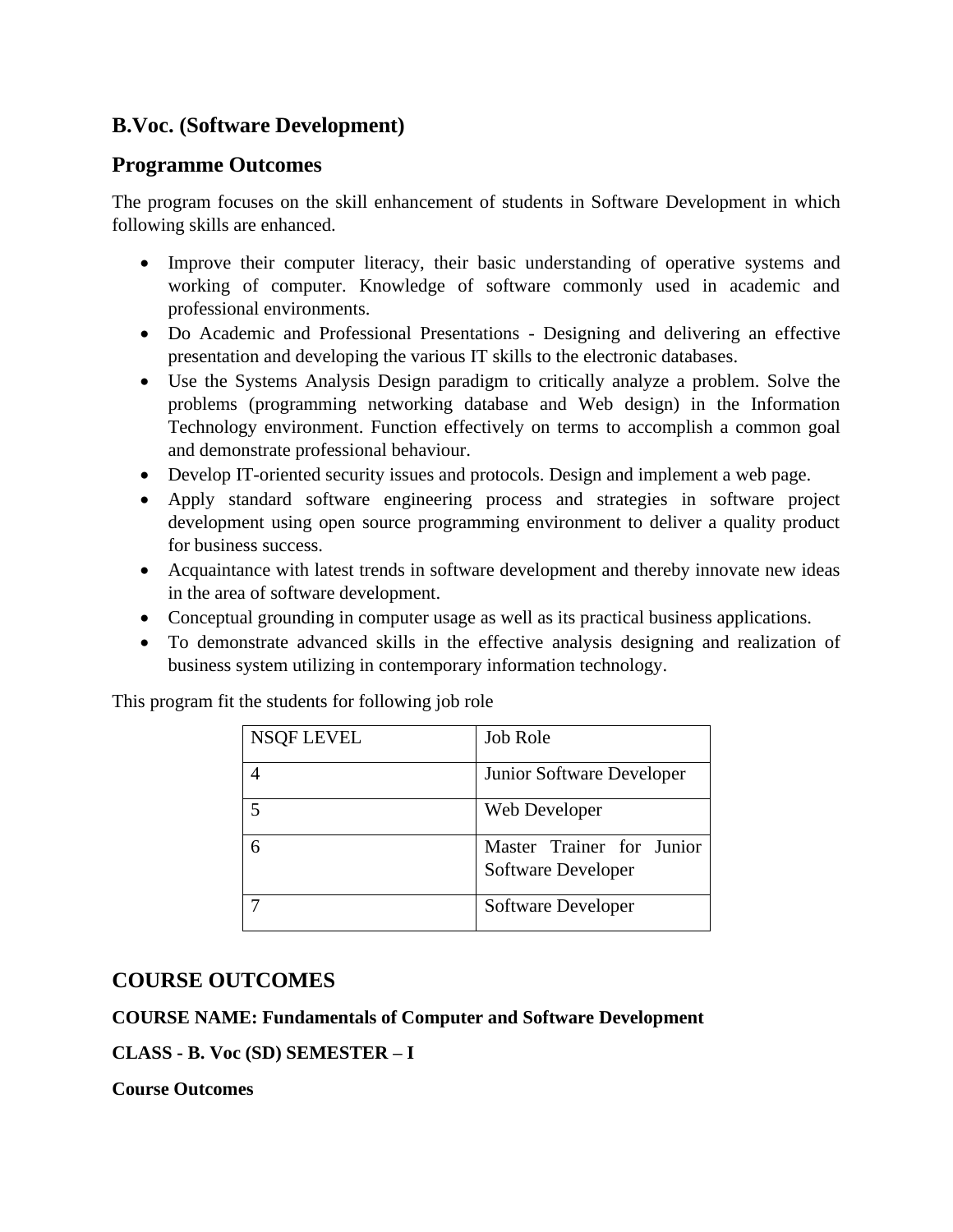After studying this course, students should be able to:

- understand the fundamental hardware components that make up a computer's hardware and the role of each of these components
- understand the difference between an operating system and an application program, and what each is used for in a computer
- describe some examples of computers and state the effect that the use of computer technology has had on some common products
- Use system development, word-processing, spreadsheet, and presentation softwares to solve basic information system problems.

#### **COURSE NAME: Web Designing using HTML and DHTML**

#### **CLASS - B. Voc (SD) SEMESTER – I**

#### **Course Outcomes**

After successful completion of the course students will be able to

- Use knowledge of HTML and CSS code and an HTML editor to create websites
- Use critical thinking skills to design and create websites.
- Create online forms
- Publish website to the web

#### **COURSE NAME: Computer Programming using C**

#### **CLASS - B. Voc (SD) SEMESTER – I**

#### **Course Outcomes**

After successful completion of the course students will be able to

- **Knowledge and Understanding:** On successful completion of this course the students have the programming ability in C Language.
- **Intellectual Cognitive/ Analytical Skills:** Enhancing Logical Thinking and Reasoning Skills through Collaborative Learning in C Programming.
- **Practical Skills:** Students would be capable of developing various applications to solve deluge of real-world problems. They can also learn to make system softwares as well as application softwares. These existing languages can become base for developing new languages which can inherent its features. On the backend of various embedded systems, these languages are deployed.
- **Transferable Skills:** In many multinational companies they can work effectively in a group or team to achieve goals and can show initiative and leadership abilities.

#### **Semester-2**

#### **COURSE NAME: Fundamentals of DBMS**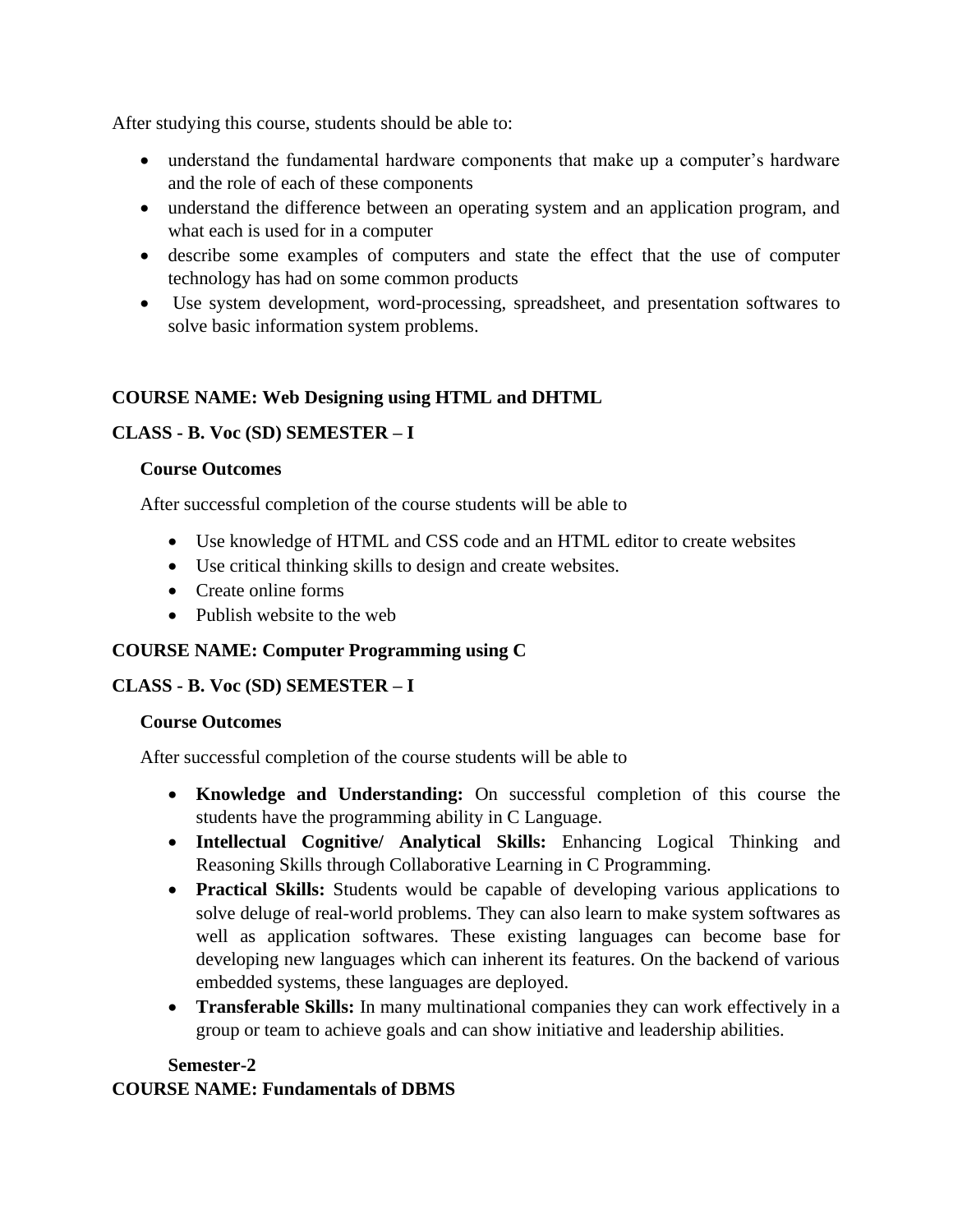#### **CLASS - B. Voc (SD) SEMESTER – 2**

#### **Course Outcomes**

After successful completion of the course students will be able to

- **Knowledge & Understanding :** Databases and their design & development
- **Intellectual Cognitive/ analytical skills:** Normalization of Databases.
- **Practical Skills :**Using SQL and PL/SQL
- **Transferable skills:** Usage of DBMS design and administration.

#### **COURSE NAME: Fundamentals of Windows and Server Administration**

### **CLASS - B. Voc (SD) SEMESTER – 2**

#### **Course Outcomes**

After successful completion of the course students will be able to

- Use administrative techniques and tools in Windows Server 2008.
- Implement identity Services.
- Manage network infrastructure services.
- Configure file servers and storage.
- Perform upgrades and migration related to AD DS, and storage.

#### **COURSE NAME: Data Structure**

#### **CLASS - B. Voc (SD) SEMESTER – 2**

#### **Course Outcomes**

After successful completion of the course students will be able to

#### • **Knowledge and Understanding:**

- o Define basic static and dynamic data structures and relevant standard algorithms for them: stack, queue, dynamically linked lists, trees, graphs, heap, priority queue, hash tables, sorting algorithms.
- o Demonstrate advantages and disadvantages of specific algorithms and data structures,
- o Select basic data structures and algorithms for autonomous realization of simple programs or program parts
- o Determine and demonstrate bugs in program, recognize needed basic operations with data structures
- o Formulate new solutions for programming problems or improve existing code using learned algorithms and data structures,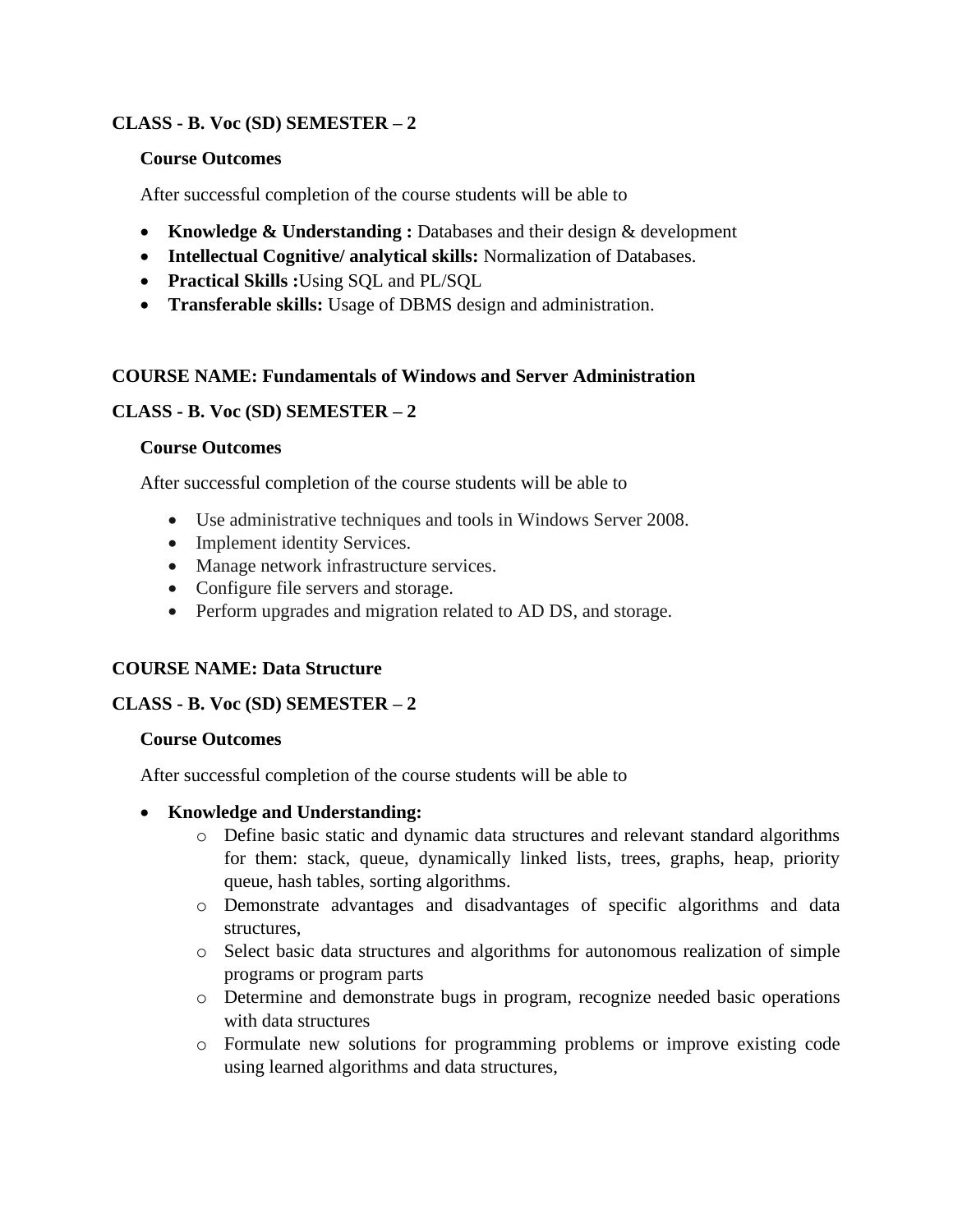- o Evaluate algorithms and data structures in terms of time and memory complexity of basic operations.
- **Intellectual Skills:** 
	- o Ability to define the computer science problems.
	- o Ability to drive different solution alternatives for the computer science problems.
	- o Ability to analyze the solution alternatives and choose the optimum one
- **Practical Skills:**
	- o Design, build and develop programs of varying levels of complexity.
- **Transferable Skills:** Knowledge of the concepts and material presented in this course will provide the students with the capability to:
	- o Use data structures effectively to solve practical problems.
	- o Write and present effective computer programs that employ efficient algorithms.
	- o Work in stressful environment and within constraints.
	- o Search for information and adopt life-long self-learning

• **COURSE NAME: Fundamentals of Computer and Software Development**

### **Semester-3**

## **COURSE NAME: Software Engineering**

### **CLASS - B. Voc (SD) SEMESTER – 3**

### **Course Outcomes**

After studying this course, students should be able to:

- Understanding the issues affecting the organisation, planning, and control of softwarebased systems' development.
- Complete the analysis and design of software intensive systems.
- Read and understand the professional and technical literature on software engineering.

## **COURSE NAME: Programming with Java**

## **CLASS - B. Voc (SD) SEMESTER – 3**

#### **Course Outcomes**

After studying this course, students should be able to:

## • **Knowledge and Understanding:**

- o Implement Object Oriented programming concept using basic syntaxes of control structures, strings and function for developing skills of logic building activity.
- o Identify classes, objects, members of a class and the relationships among them required for a finding the solution to specific problem
- **Intellectual (Cognitive/ Analytical) Skills:**
	- o Evaluate how to achieve reusability using inheritance, interfaces and packages and describes faster application development can be achieved.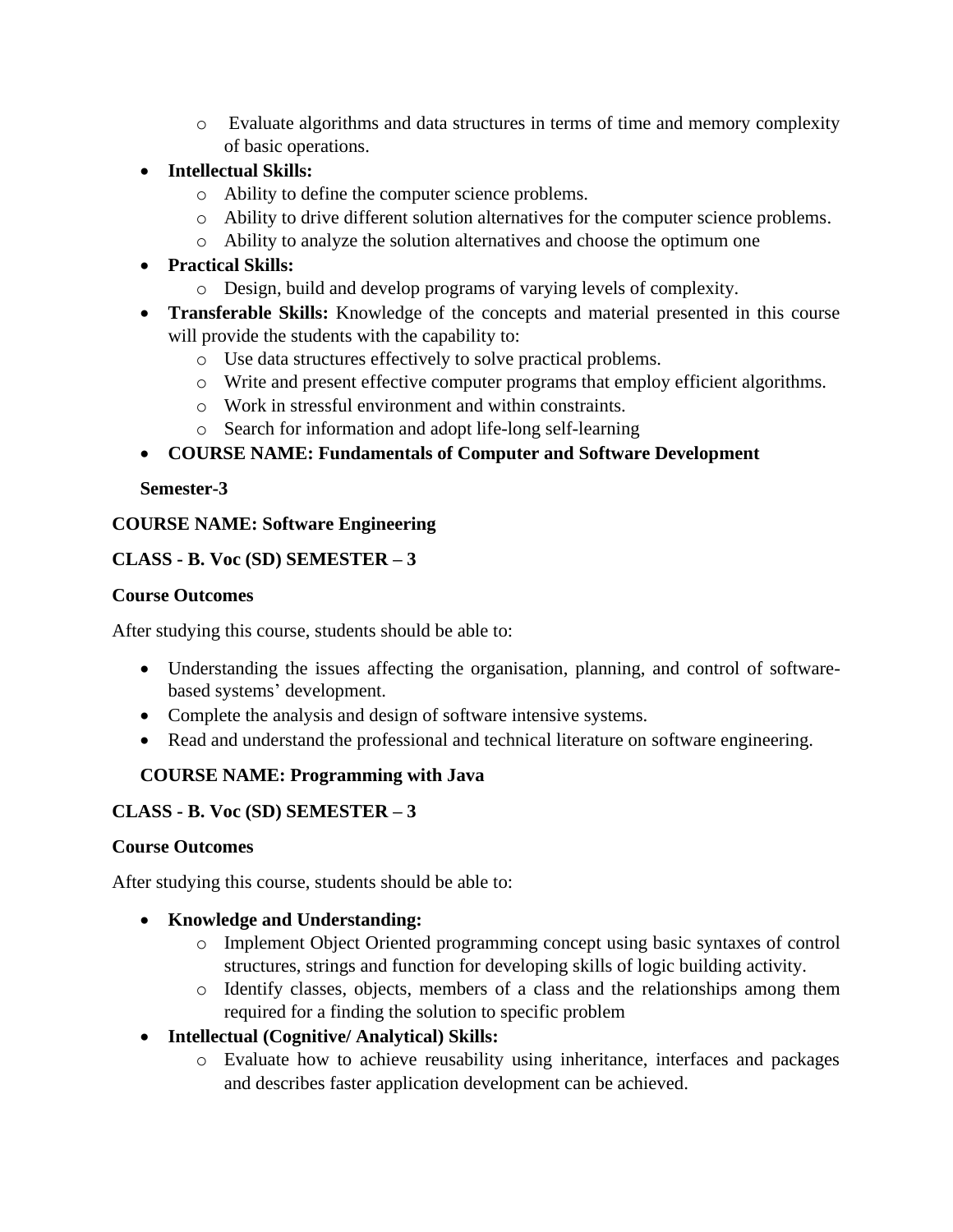- o Understand and use of different exception handling mechanisms and concepts of multithreading for robust faster and efficient application development.
- **Practical Skills:**
	- o Design, implement, test, debug, and document programs that use basic data types and computation, simple I/O, conditional and control structures, string handling and functions.
	- o The importance of Classes & objects and will be able to implement it along with constructors, Arrays and Vectors.
	- o Develop computer-based systems.

### **COURSE NAME: Programming using C++**

### **CLASS - B. Voc (SD) SEMESTER – 3**

#### **Course Outcomes**

After studying this course, students should be able to:

#### • **Knowledge and Understanding:**

- o Able to know how to do programming in C++ environment.
- o Able to understand and implement the concepts of object oriented approach using  $C_{++}$ .
- o Able to acquire in depth knowledge and develop software in C++

## • **Intellectual(Cognitive/ Analytical) Skills:**

- o Identify different class attributes, member functions, base class and derived class and their relationships among them
- o Learn how to reuse the code using polymorphism
- o Understand and use of different exception handling mechanisms and concept of multithreading for robust faster and efficient application development.

## • **Practical Skills:**

- $\circ$  to solve a real life existing problems using the features of C++
- o to develop software/ big and complex programs for a complex problems
- o implement advance features of object oriented approach in other various language(s).

#### **Semester 4**

## **COURSE NAME: Web Development using PHP and MYSQL**

## **CLASS - B. Voc (SD) SEMESTER – 4**

#### **Course Outcomes**

After studying this course, students should be able to:

- create web applications using PHP and MySQL
- connect PHP web application with MySQL database.
- send and receive data to and from database.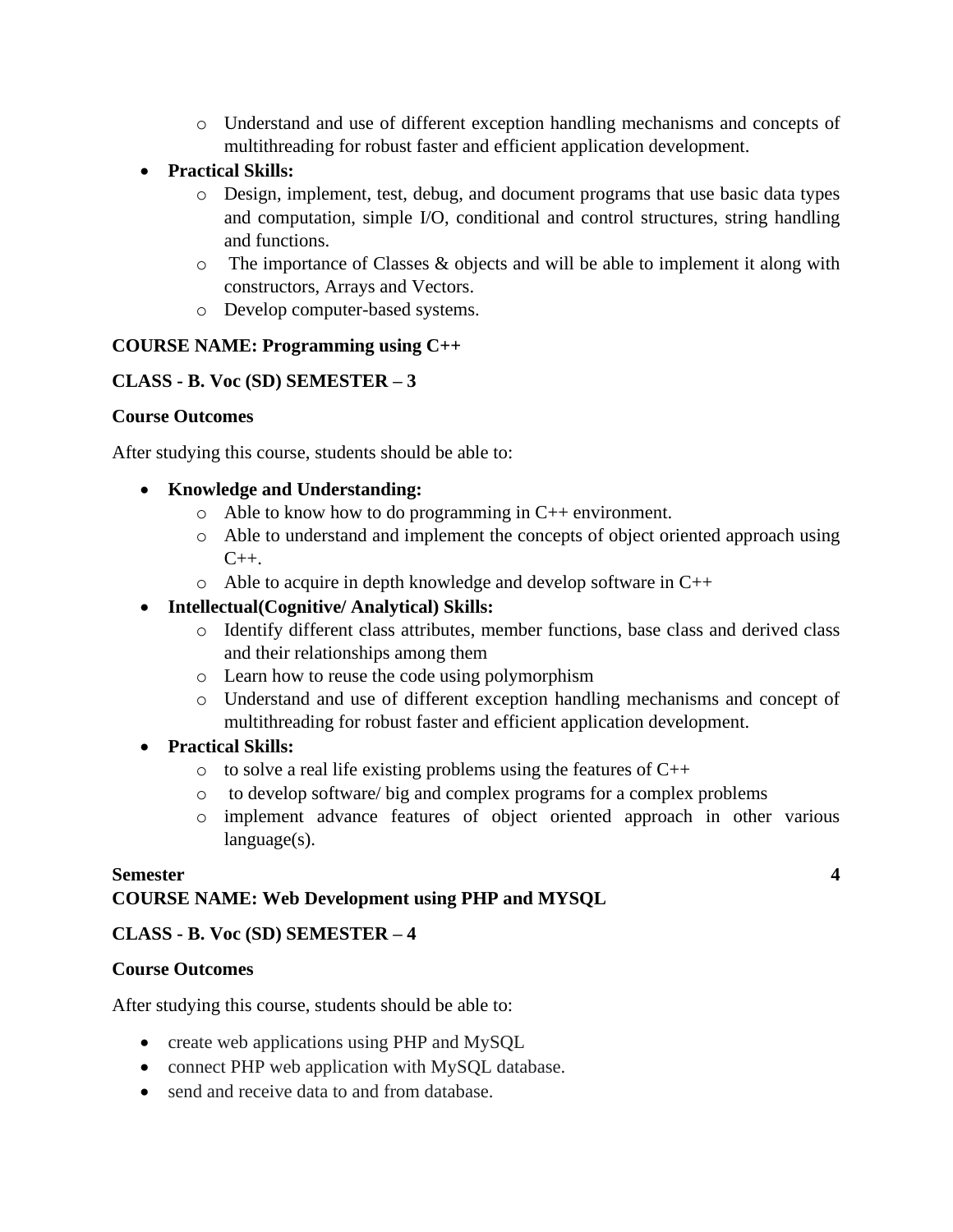## **COURSE NAME: Content Management System**

### **CLASS - B. Voc (SD) SEMESTER – 4**

#### **Course Outcomes**

After studying this course, students should be able to:

- create website using Joomla
- create user with different roles
- backup and restore website
- online their website

### **Semester5 COURSE NAME: Web Development using ASP.Net**

### **CLASS - B. Voc (SD) SEMESTER – 5**

#### **Course Outcomes**

After studying this course, students should be able to:

- To develop Web pages, Static Websites, Dynamic Websites.
- To use ASP as Server Side Scripting Language.
- To use PHP as Server Side Scripting Language.
- To use JSP, JavaScript.
- To understand database and it's connectivity with Server Side Scripting language.
- To develop Web Applications with MySQL/SQL as backend.

## **COURSE NAME: Software Testing Concepts and Tools**

#### **CLASS - B. Voc (SD) SEMESTER – 3**

#### **Course Outcomes**

After studying this course, students should be able to:

#### • **Knowledge and Understanding:**

- o Design test planning.
- o Manage the test process.
- **Intellectual Cognitive/Analytical Skills**:
	- o Investigate the reason for bugs and analyze the principles in software testing to prevent and remove bugs.
	- o Implement various test processes for quality improvement.
	- o To handle types of errors and fault models
- **Practical Skills:**